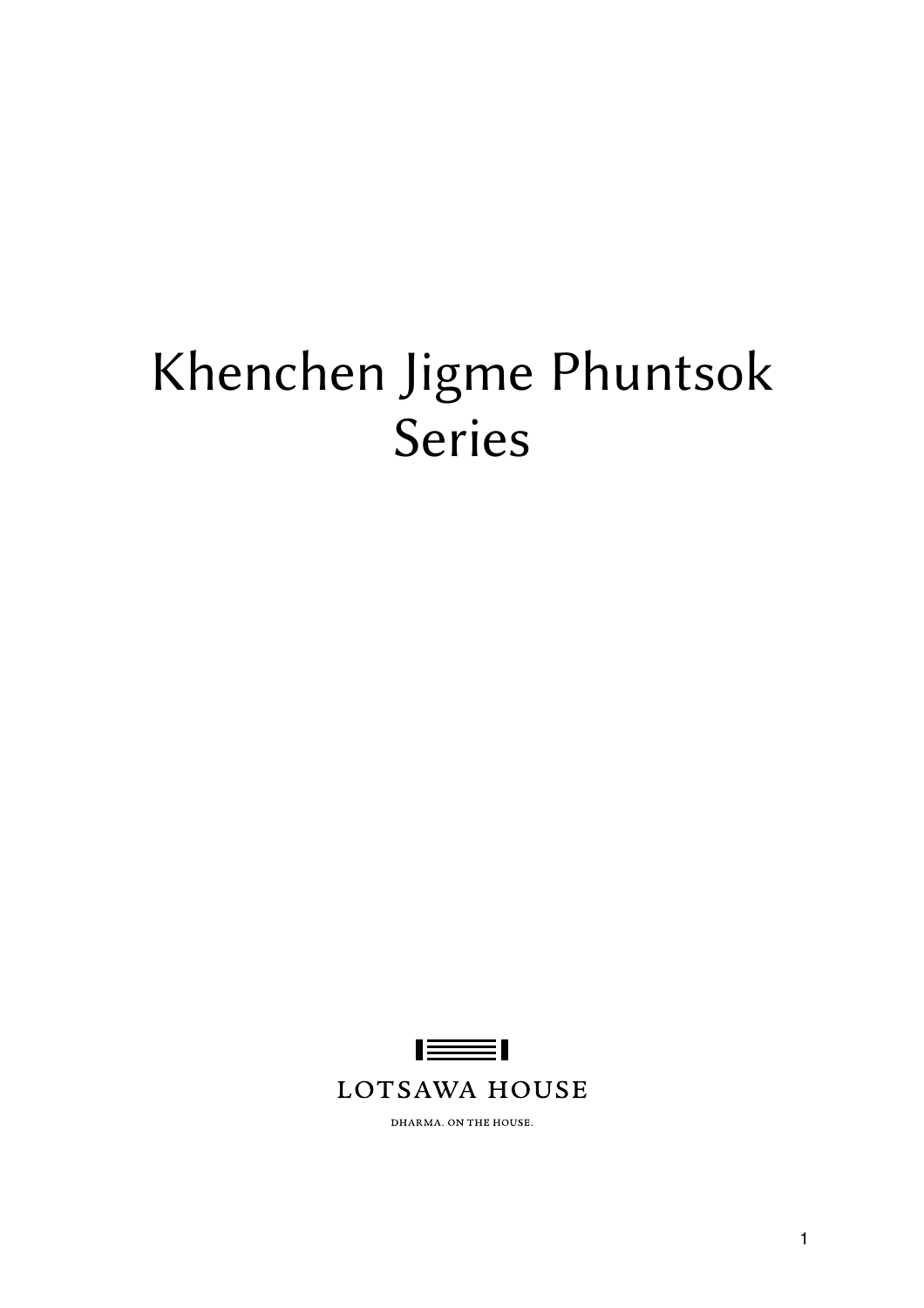#### The Heart Essence: My Heart's Advice

by Kyabje Khenchen Jigme Phuntsok

- 1. May the youthful sun of speech, Mañjuśrī, in his enlightened form, With its signs and marks, embodying the secret body, speech and mind Of all the infinite buddhas and their bodhisattva heirs, Turn your minds towards the path to perfect awakening!
- 2. There are countless Dharma teachings, profound and extensive, Suited to the mental capacities and inclinations of limitless beings, Yet, by gathering all the key points together in a way that can be practised,

I offer this pithy advice to you, my friends, who are as dear as my own heart.

- 3. Becoming attached to this life, you'll lose your fortunate connection to the Dharma. By indulging your desires again and again, your craving will only increase, And you'll never find satisfaction. Wealth, happiness, fame and praise— To pursue them is like buying and selling in a dream: let go of such concerns!
- 4. By relying on genuine, qualified spiritual teachers, Your virtuous qualities will develop and increase, And all your faults and failings will be cast away, So serve them in the three ways, $<sup>1</sup>$  $<sup>1</sup>$  $<sup>1</sup>$  and accomplish others' aims.</sup>
- 5. Just as gardens are not to be found growing in midair, All the bounties of the higher realms and liberation, Will never be yours as long as you lack moral discipline, So with mindfulness, awareness and caution, control your mind.
- 6. Up to now, you have wandered as if crazy and without a guide, Through the vast darkness of unknowing in beginningless existence. So now, in order to find the great palace of peace and happiness, It's right that you take joy in studying the ocean-like teachings.
- 7. Yet hearing alone will not be enough to eliminate misconceptions, And confidence in the teacher and teachings will not come easily, So, through a hundred forms of debating, explaining and composing, Gather the elixir of mind that is the wisdom born of reflection.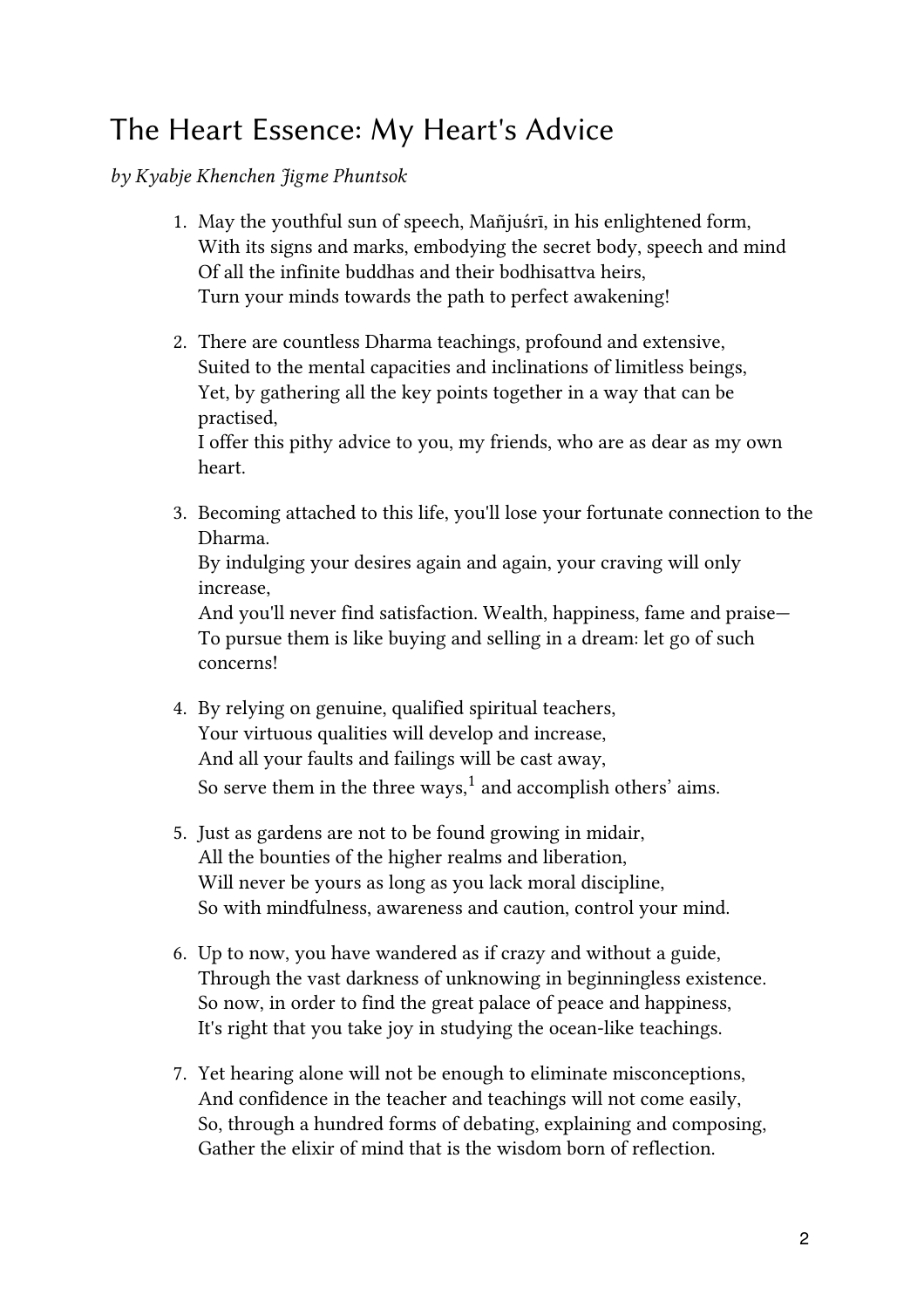- 8. Even the most erudite of teachers with vast scriptural learning, Can repeat words like a parrot, without taking them to heart, But when death suddenly arrives, this will only bring regret, So rely on the essential meaning of the teachings, my heart-friends!
- 9. All the infinite teachings of the buddhas, so vast in number, Are imparted purely as a means to subdue our own mind. Don't put your faith in words alone! I urge you once again: Let the key points of the deeper meaning seep into your hearts!
- 10. This physical existence is difficult to find, like anuḍumbara flower, Yet more rewarding than the discovery of a million precious gems. To find an opportunity like this again in future will be difficult indeed, So don't let it pass without accomplishing the highest of all aims!
- 11. Our great enemy, the lord of death, arrives like lightning from the sky, And nobody can predict when and where he will strike next. So you can ill afford to be idle, waiting months or even years. Now, right now, is the time for virtuous Dharma practice!
- 12. For all beings, actions will not go to waste, but will bear fruit, And when karma ripens, there's no way to change its outcome. So now, while you're fortunate enough to have some influence, If you still insist on deceiving yourself, who then will protect you!
- 13. If merely thinking about saṃsāra's various sufferings, Which are unbearably intense, causes you to shudder, Ask yourself: What will it be like when body and mind Actually undergo these countless forms of duḥkha?
- 14. Only they have the power to lead us from this great terror, So extremely difficult to escape: no one else could ever save us! So we should take these three most precious jewels as our refuge, For they are infallible, wise, compassionate, and powerful.
- 15. All the three worlds' misery comes from wanting happiness for ourselves, And all virtue and happiness is born of a mind that wishes others well. So, following the example of the teacher of all gods and human beings, Generate the supreme mind that is set upon unsurpassed awakening.
- 16. When the crystal mirror of your own mind is covered completely With the thick layer of dust that is the adventitious defilements, It's difficult for the reflection of profound, clear samādhi to appear, So strive to clean it with the pure cloth of confession's four powers.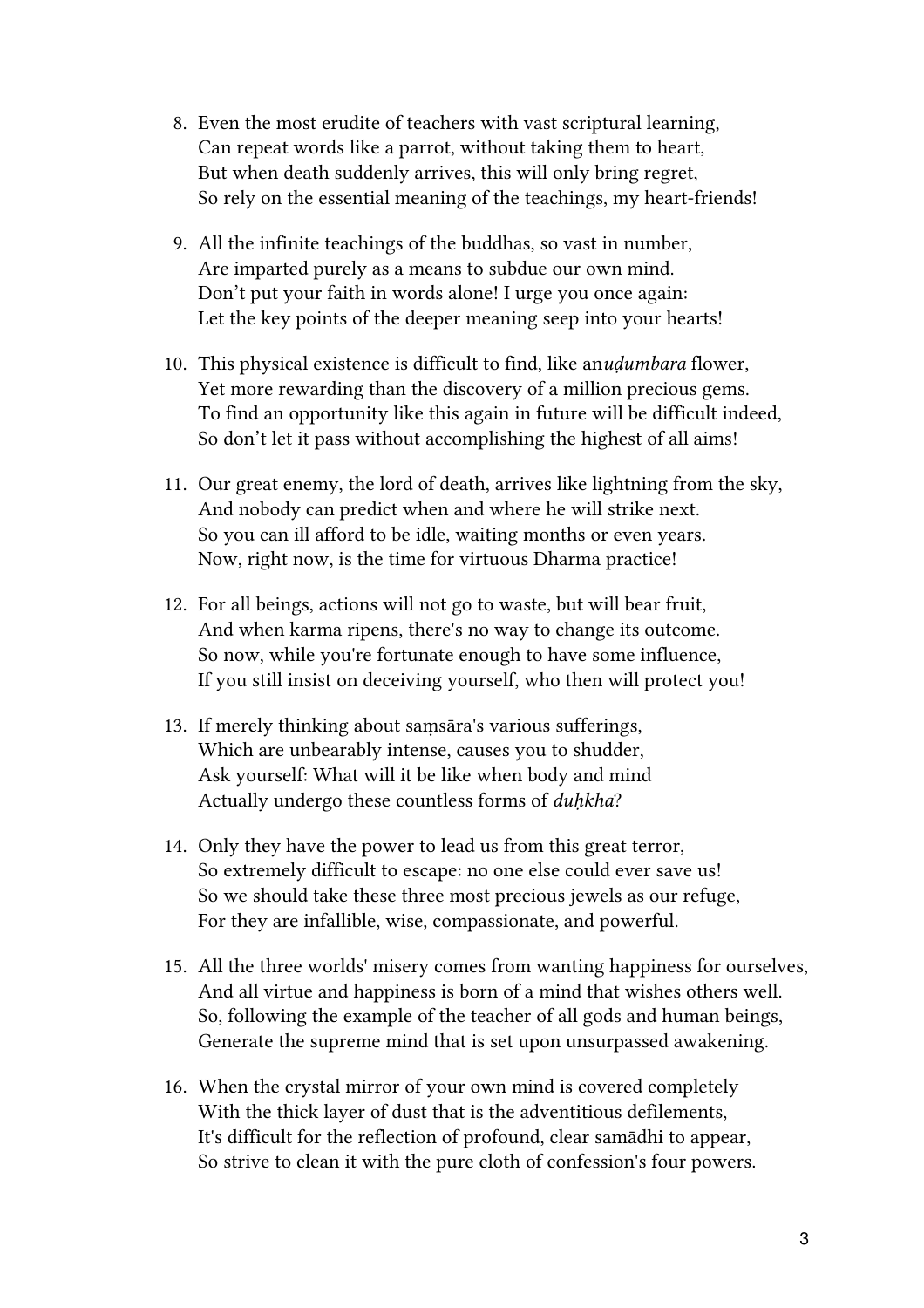- 17. All sights, sound and awareness are deity, mantra and dharmatā, And knowing that this is how it has always been is the view. Without losing sight of this, take aim with meditation's arrow, And master the activities of eliminating harm and providing care.
- 18. If you can generate bliss, clarity and non-thought as means of support, Through the techniques of breathing and adopting physical postures, You will come to master the illusory body of clear light, So it's right that you allow the perfection stage to penetrate your mind.
- 19. At this time, when the darkness of the five degenerations prevails, It is hard for the starlight of the eight lower yānas to banish it. So shine the light of the Nyingtik sun with its hundred thousand rays, All drawn along by the swift carriage of the three kinds of faith!
- 20. Whatever arises, in pure awareness, unaltered and unconfined, Look into the mind that settles by itself, resting naturally. If you recognize the natural clarity, always empty and without origin, You'll traverse at once the paths and stages, and capture the fruition.
- 21. While leaving things just as they are, if, through the right postures and gazes, You experience naturally manifesting space and light-spheres as pure awareness, Then dualistic perception, saṃsāra's darkness, will disappear in allpervading space, And, perfecting the four visions, you'll achieve a body of light, the great transference. 22. What I have said here—this plain talk arranged in verses—is my heart's advice.

Although it lacks the poetic turns of phrase that might delight the intellectuals,

As a spontaneous, unaltered outpouring from the depths of my mind, It is in the preferred style of the vidyādharas of the Early Translations.

23. Through the merit of this, may all beings without exception Gain perfect sovereignty over the kingdom of the four kāyas, And may I too never be separated, even for a moment, From the fortitude of Mañjuśrī, the ever youthful!

This was composed spontaneously in China, at the solitary place of Wu Tai Shan (The Five-Peaked Mountain), on the peak upon which the supreme deity, the youthful Mañjuśrī, turned the wheel of the profound and vast Dharma for tens of thousands of bodhisattvas, by Ngawang Lodrö Tsungme (Khenchen Jigme Phuntsok) who set down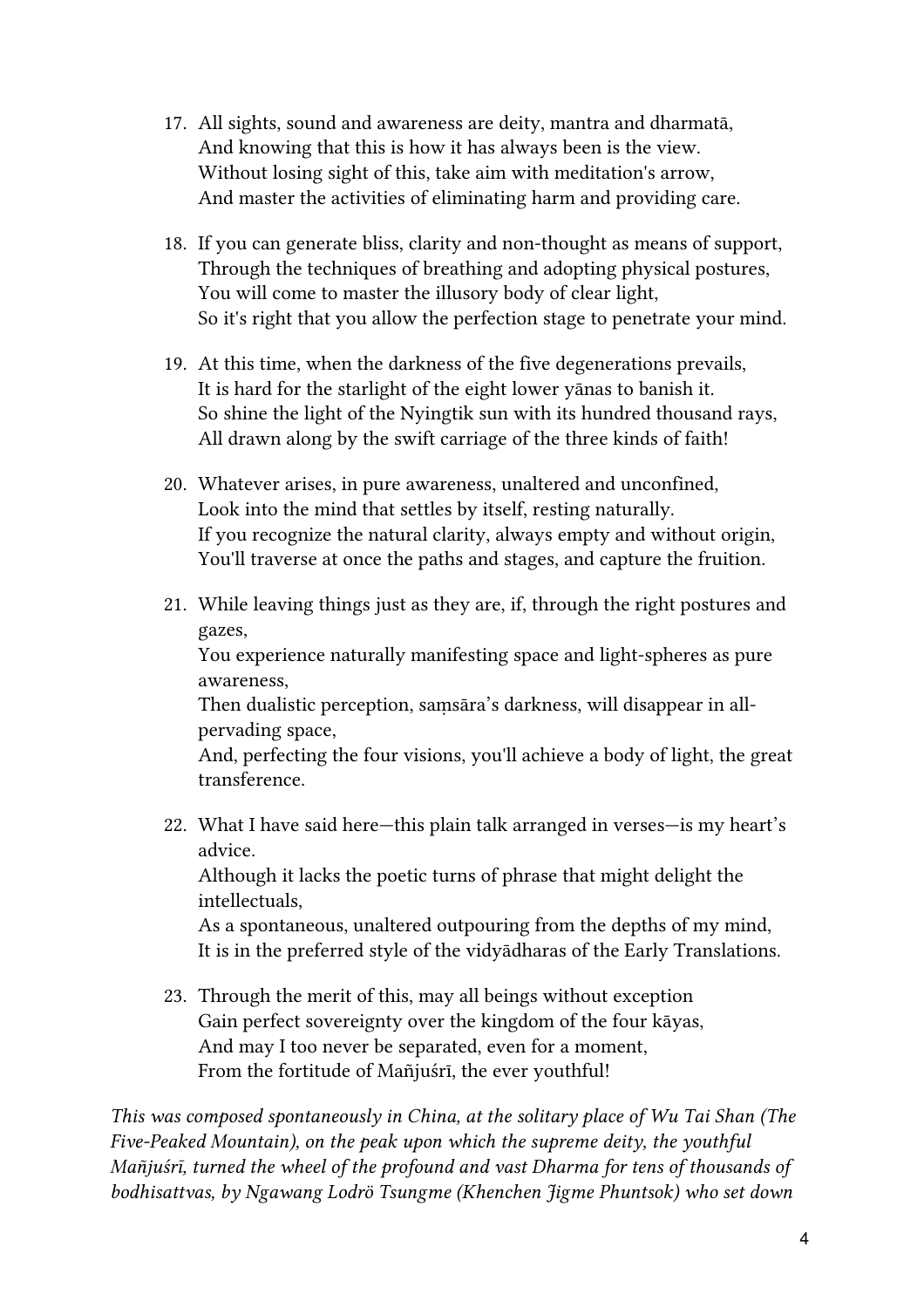#### in twenty-three minutes all that came to mind. May it be virtuous!

| Translated by Adam Pearcey, Rigpa [Translations](http://www.rigpatranslations.org/), 2005, revised 2015. Thanks to Lama Chökyi Nyima for his kind assistance and to Matthew Pistono for his encouragement.

1. Offering material support, attending the master and practising meditation.  $\leftrightarrow$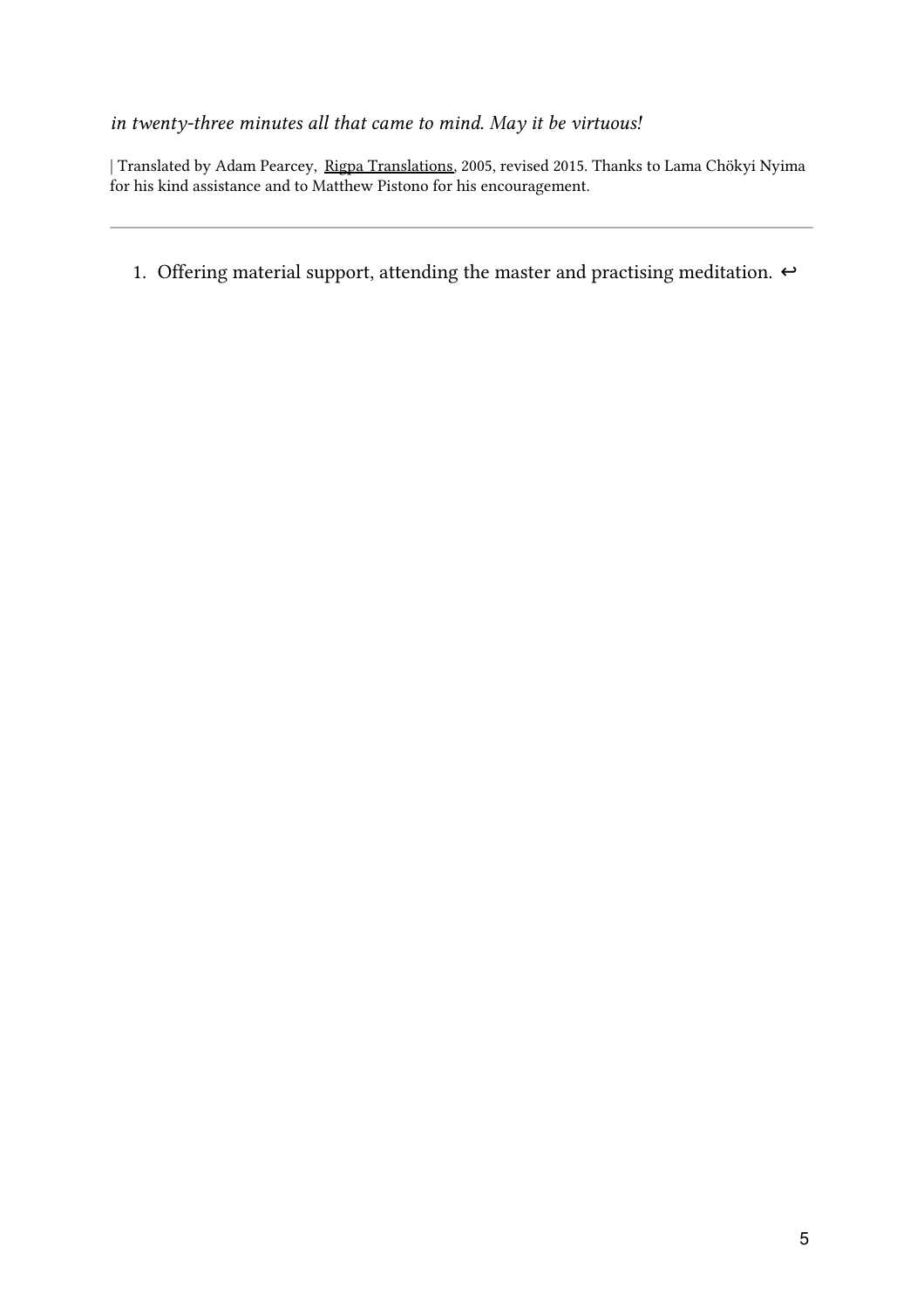# ༄༅། །གར་ ོ ན་ལས་རབ་ ི ང་པ་ཡང་ལ་མཁན་ན་འགས་ད་ན་ཚོ གས་གང་ The stall of the state of the state of the state of the state of the state of the state of the state of the st <u> ସ</u>୍ତ୍ୟାବ୍ୟ |

#### The Song of Devotion

#### Verses of Aspiration for the Fulfilment of the Enlightened Vision of Khenchen Jikmé Phuntsok, the Reincarnation of Tertön Lerab Lingpa

by His Holiness the Dalai Lama

#### र्अन्य हेमीय नई गोर्मिनीय अकर्मा नईस सेन नेतर नेतर | |

pang tok deshek chok nyé tubpé wang O lord of sages, Shakyamuni, who through abandoning and realizing attained supreme buddhahood,

#### १३२३८२३२२२३ २२८८ २२

dé sé tuwo jam gön jampé yang With your hearts sons, Lord Maitreya and Mañjughosha,

#### ا العالمين في إيجابي في المهام في المعام المساحر الم

té rab nam dünpa chen chudün sok The seven patriarchs, $\frac{1}{2}$  $\frac{1}{2}$  $\frac{1}{2}$  $\frac{1}{2}$  $\frac{1}{2}$  the seventeen great panditas $\frac{2}{3}$  and the like,

# ব্ৰধমাৰ অ্যান কৰা ব্ৰিং এই বিধ্বস্থা প্ৰতি কৰি প্ৰতি কৰি প্ৰতি কৰি প্ৰতি কৰি কৰি প্ৰতি কৰি প্ৰতি ক

pakyul tenpé jungné ché nam dang All you great founders of the teachings in the noble land of India,

#### ลี่ 173 ให้ รีราช สิ้นปอง 31 |

khyepar bhoté jong su lek lam go And especially you who introduced the excellent path in Tibet;

#### เรลิ่ : ตะปุตุซาติ มิตา ยุตุซาปุตุ แล้ว | |

jé dzé chö kyi gyalpo mé wön sum The three ancestral Dharma kings,<sup>[3](#ref3)</sup>

#### ষহম'ক্কুম'মাৡঁম'ম'মহ'ম'শা'়্মন্নি'ৰেনমা ।

sangye nyipa pema karé shyab The second buddha—Padmakara,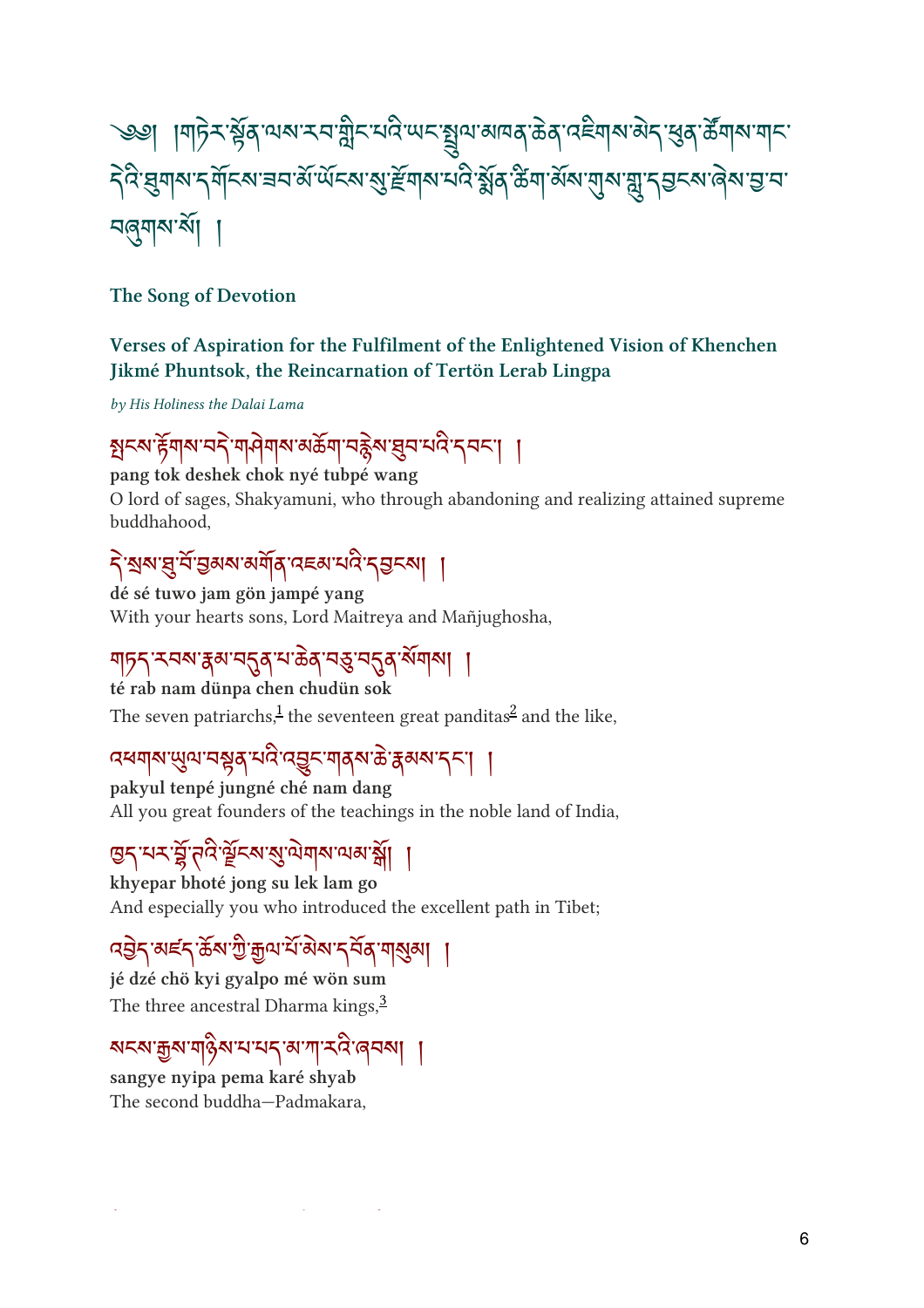# $\sim$  الم $\sim$ لالي المعروب المعروب لمائي المعروب المعروب المعروب

#### shyitso gyü ché kadrin dren shyin dé

Shantarakshita and your entire lineage: recollecting your kindness fills us with faith and devotion.

# <u>बादह्याबासलायुर्वार्क्सिक्सिकामारास्थ्रवा ।</u>

mi jik shyiden namdren gyalwé ten So as to bring living inspiration to countless beings, you spread

### <u>અધવ અને હત્રી નવ નોચએ જે એના નવ છે | |</u>

tamé drowé sö su pelwé lé The teachings of Buddha, our victorious guide endowed with four-fold fearlessness,

#### ३१ कर्णय से रूप सेता नवर बनाय गी है। ।

püntsok ngaden kalzang chok küntu Radiating them, with the five perfections, to fortunate disciples in every direction,

### त्र वाग्य है तरीय भूजान तो पाउरी या ।

tro khé jetsün lamar solwa deb O learned, skilful and noble lama, to you we pray.

### त्रुप नञ्जैर्षे यु अर्क ग्रेयी.तार र्ननट न ली |

tubten gyatso gyalwé wangpo yi When the time came for the enlightened aspiration and actions

#### $\mathbb{S}$ মান নস্ত্রী রব নক  $\mathbb{S}$ ন নন্দ কর তমা নকা ।

tukkyé trinlé dü bab damtsik lé Of the Dalai Lama Thubten Gyatso to be fulfilled, it was through their spiritual link

# $\frac{1}{2}$  so  $\frac{1}{2}$   $\frac{1}{2}$   $\frac{1}{2}$   $\frac{1}{2}$   $\frac{1}{2}$   $\frac{1}{2}$   $\frac{1}{2}$   $\frac{1}{2}$   $\frac{1}{2}$   $\frac{1}{2}$

tertön lerab lingpé chö kor gyi That Lerab Lingpa, with his cycle of teachings,

# ୩८९ ईरु देखाउँ मान्ने सम्राटक र नगर ले रेज्नैनन।

gangjong dro la shipé pal yön drub Brought a wealth of auspiciousness to the people of the Land of Snows.

#### $\mathbb{E}$   $\mathbb{E}$   $\mathbb{E}$   $\mathbb{E}$   $\mathbb{E}$   $\mathbb{E}$   $\mathbb{E}$   $\mathbb{E}$   $\mathbb{E}$   $\mathbb{E}$   $\mathbb{E}$   $\mathbb{E}$   $\mathbb{E}$   $\mathbb{E}$   $\mathbb{E}$   $\mathbb{E}$   $\mathbb{E}$   $\mathbb{E}$   $\mathbb{E}$   $\mathbb{E}$   $\mathbb{E}$   $\mathbb{E}$   $\mathbb{E}$   $\mathbb{E}$   $\mathbb{$

nga dö güpé makrum trö du yang Even amidst the oppressive darkness of the five degenerations,

# ३. वेर ई ईर रताउनका तलिर त्रील रवी |

#### chinang denö rabjam shyung gyé dön

You perfected your study, contemplation and meditation on all the outer and inner pitakas, and countless scriptures,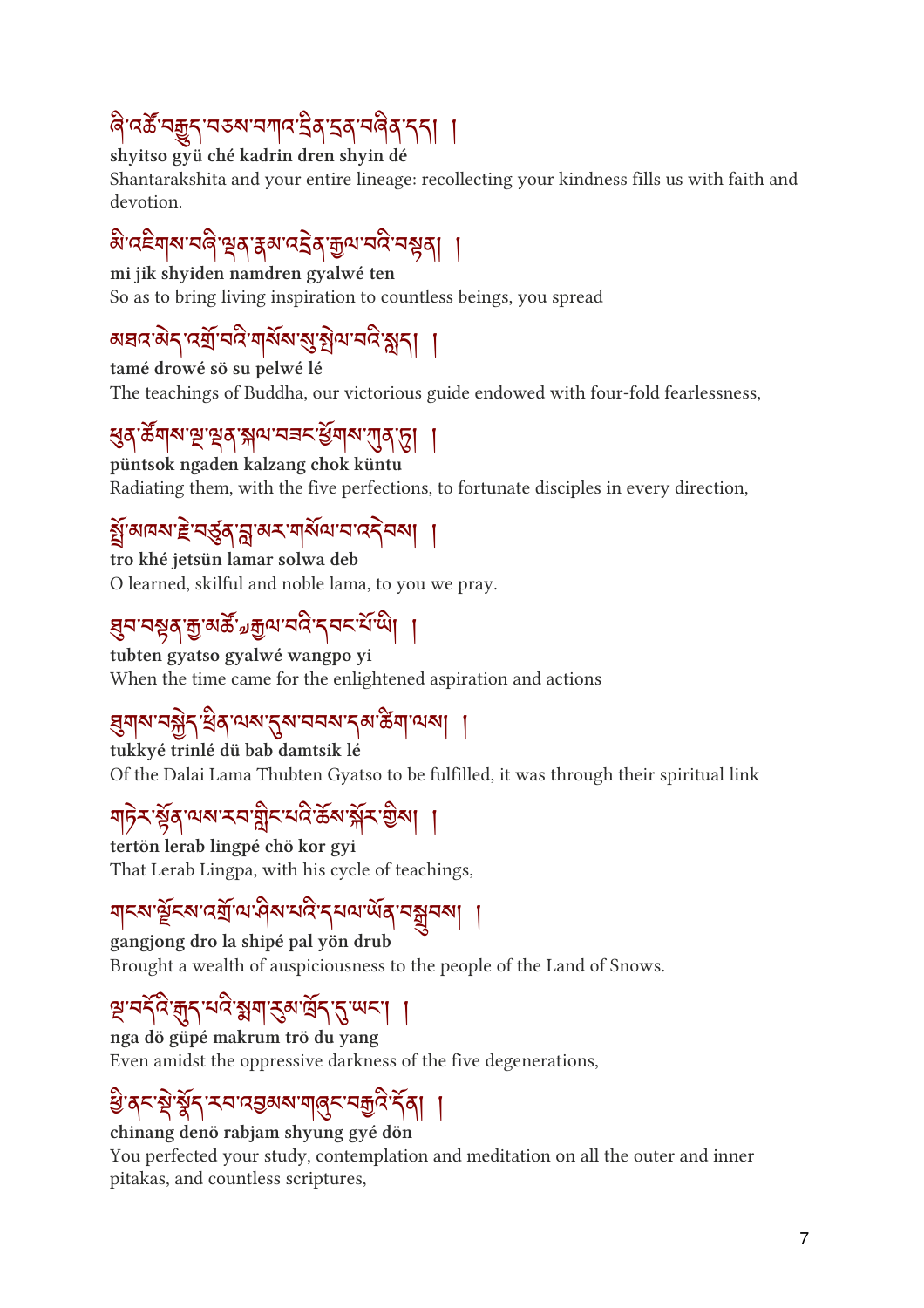#### <u>୶୲୶୶୷ଽ୲ୡ୲୵୲ଌ୲ଽ୲ଌ୲ଌ୲ଌ୲ଽ୲ଌ୲ଌ୲ଌ୲ଌ୲</u>

sen sam gom drub nyamtok tarsönpa Reached the highest experience and realization of their meaning,

### $\frac{1}{2}$  and  $\frac{1}{2}$  and  $\frac{1}{2}$  and  $\frac{1}{2}$

khyö ni ngedön tendzin chok tu shyeng And stood out, as the supreme holder of the definitive teachings.

### १२ उसुर असन् उक्त क्षेत्र क्षेत्र अस्

dü gyur mi zé tsub lung ché dang mö When the fierce winds of change blew with unbearable intensity,

### गरण इणराज्ञ र र रास्कर पहले पत्न |

gang gi tukkyé riwang tar tenpé Your determination and resolve remained steadfast like the king of mountains,

# न्ध्रेन गुलैल 27 ईंगोलच्ये नव देश ई युवाया |

lab sum ngurmik dzinpé düdé sok And those in saffron robes, upholders of the three trainings,

# 773939599 |

deden tritrak ngang gi düpar gyur And devoted followers in their thousands, flocked around you.

#### সম্পূর্ণ ই ন নক এ নেদন ন লক। ।

shedrub jawa lé kyi khorlo yi Day by day, by means of their study, practice and spiritual activity,

#### $\frac{1}{2}$ ର ଧାର୍ବ ସିମାନ ନାର୍ବାଟ କ୍ଷି ନାଟ କାଟ୍ସବ ନା $\frac{1}{2}$

nyinshyin chok shyi kyewö ré dün kang You fulfilled the deepest wishes of beings who came from far and wide,

# %। अब आज नहीं के कहा कि अब अपने पर अपने किया

mindrol zabgyé chö kyi druchar ché And with a great Dharma rain of ripening empowerments and liberating teachings, vast and profound,

#### ीर जयभाव बीर नजर्में |

kün la namjang sabön drungpo trün You planted the perfect seed of enlightenment within us all.

#### sg andersampwelsen |

nyentö né zung atiyogé bar From the teachings of the shravakas up to Atiyoga,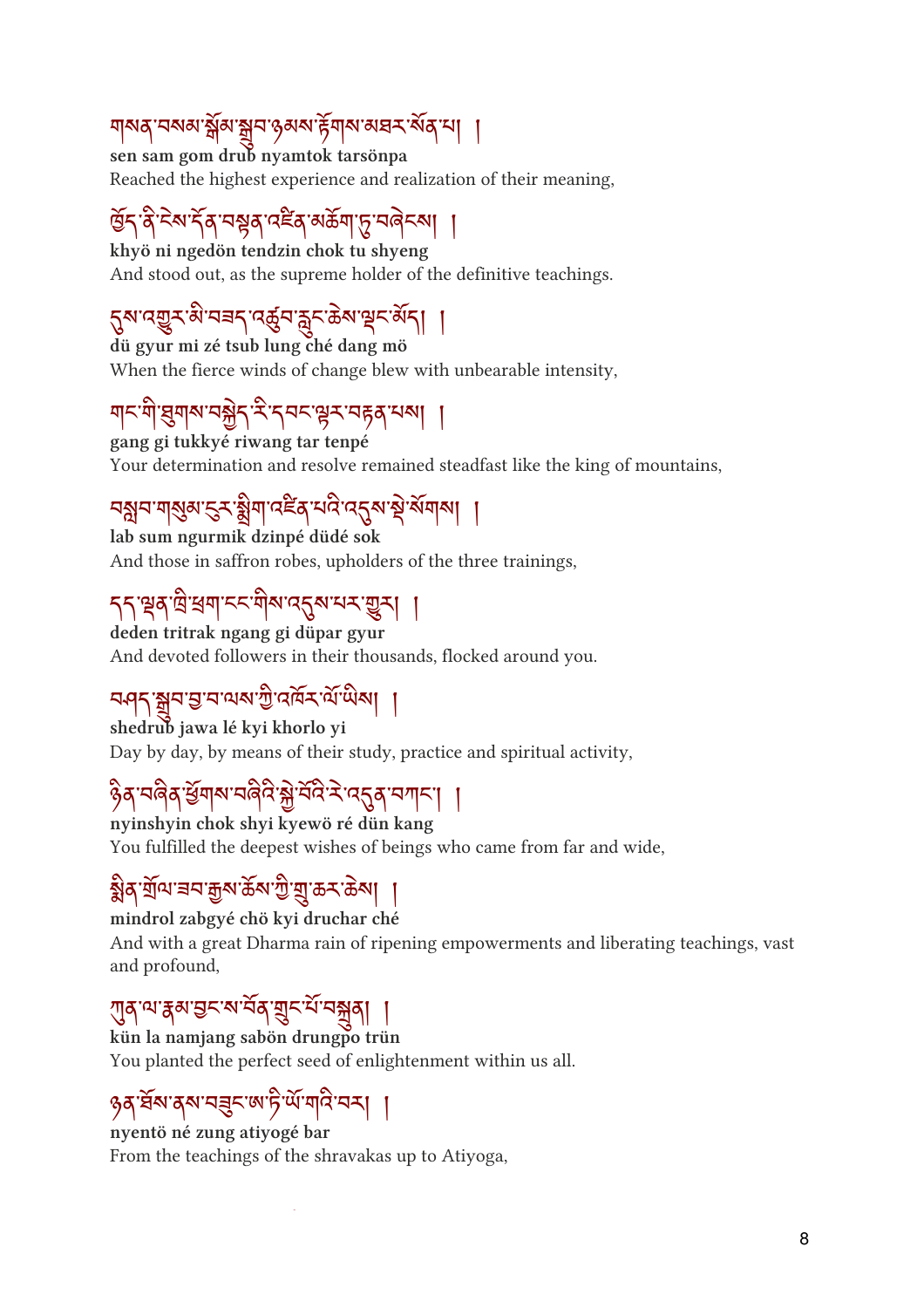# ཡ ོ ངས་ོ གས་ག་པ་ན་ ི་གང་གས་དང༌། །

yongdzok tekpa kün gyi shyungluk dang You bestowed the scriptural traditions of all the vehicles,

#### २१ २१ ३५ ३२ २३१ गयुर्ग म

mengak dütsi nying chü malüpa Along with every drop of nectar from the pith instructions,

#### <u></u>¤ষ্ণুণ'ট়'ষ্ণুণ'শ্ৰম্'ন্থ'ষ্টেম'মশ্মৰ্¤্য |

tsal té kalden malü tsimpar dzé And satisfied the hearts of all your fortunate disciples.

### 15 ตุ ราชนามีขา พรามาริตาม 7.79 |

gang kü kyilkhor yi la lham mér dren How clearly we recall the mandala of your perfect form,

#### གང་གང་ཟབ་ན་གདངས་བཟང་ང་ར་གསལ། །

gang sung zab nyen dang zang lhang nger sal How distinct the deep melody of your enlightened speech,

### નे अनेल अतिथे जस्तर रेनेटिक न ने अन्नतान उपकर्ण ।

gang tuk khyentsé gongpa saller char How vivid the knowledge and affection of your wisdom mind,

# ୩८ ୩ %१ %१ %१ %१ %१ %१ %१ %१ %१ %१ %

gang gi yönten samshyin soldeb tsön Remembering all your noble qualities, fervently we pray to you.

#### བདག་ཅག་ ེ ད་ ི་ ེ ས་་ ོ བ་པ་ན། །

dakchak khyé kyi jesu lobpa kün All of us who are your followers, we pledge

# $\frac{1}{2}$  and  $\frac{1}{2}$  and  $\frac{1}{2}$  and  $\frac{1}{2}$  and  $\frac{1}{2}$

tekpa rim gü damchö yishyin dzö With unwavering effort, to apply faith, diligence and critical intelligence

# JJ 739 ga JSJ 37 aJ 37 39 JaI |

dé tsön namchö dormé nyingrü kyi To the wish-granting Dharma treasury of the nine vehicles,

#### ག་་བསམ་ ོ མ་ཉམས་ན་འབད་པར་འཚལ། །

taktu sam gomnyam len bepar tsal And to devote ourselves, always, to the practice of contemplation and meditation.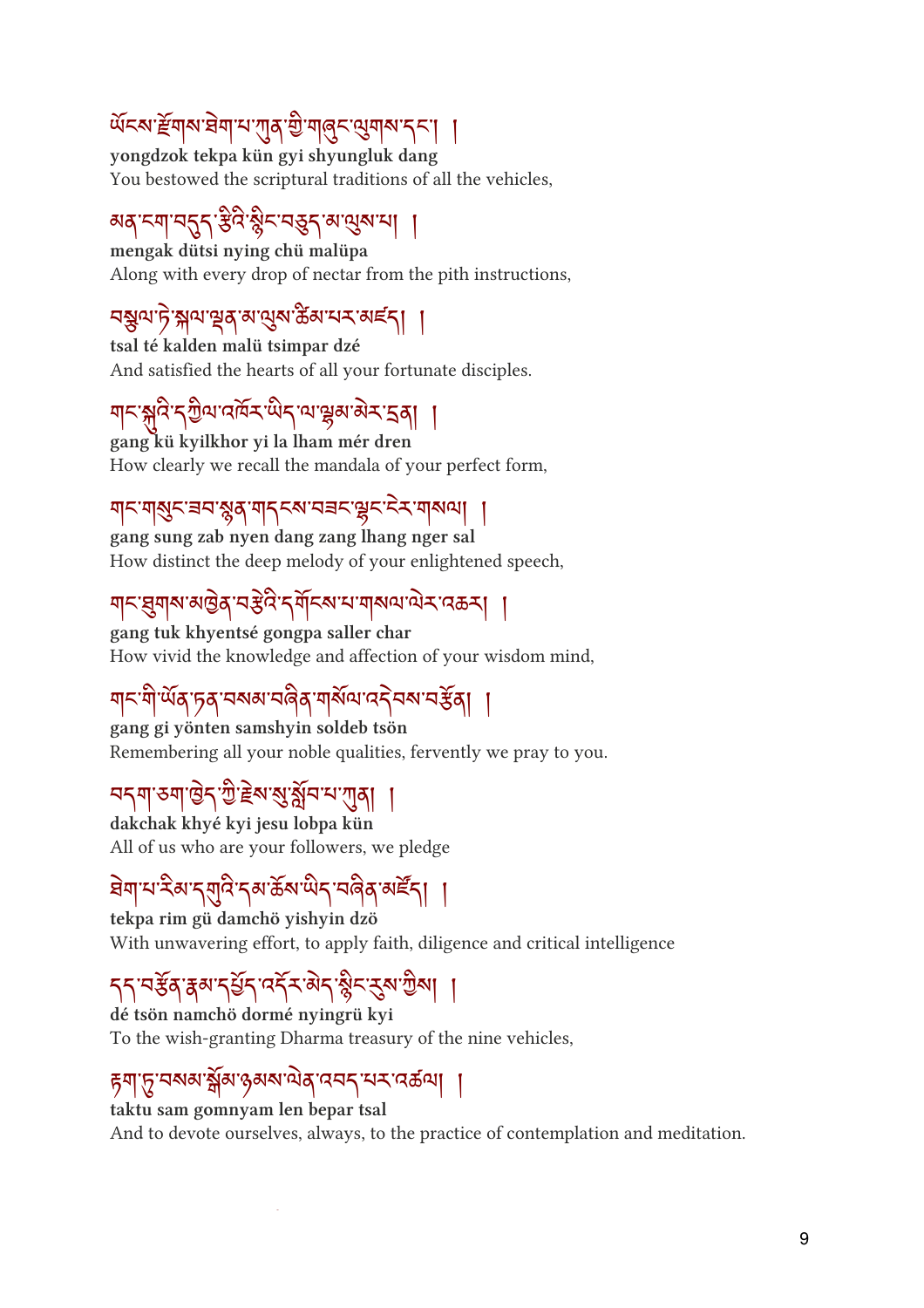# ་མས་མན་པ ོ་ ོ ད་ ི་གས་བད་མས། །

dé tü gönpo khyö kyi tuk shyé nam Through the power of this prayer to you, our protector, may all your aspirations

# આયુર ઉત્ત શ્રુ.હત્રાહનાજી એ જોડવાનીએ કીર્વ હોત્ | |

khakhyab kyendrö sö su lek min shying Be perfectly realized, and so bring inspiration to beings throughout the whole of space,

# <u>२५॥ २९७ से गुल समावल्या २५२ गोलेक २८।</u>

dak sok kyé kün tek chok shenyen dang And may we all never be separated from the teachers of the supreme vehicle,

# ञारञ्चायाञ्ज्ञाञा हेमाञ्चले पुर्वे उत्तादेखाराचेमा |

mindral nyamtok yönten rab pel shok So that we cultivate completely the qualities of experience and realization.

# ३ न गर्थिय ग्री दीन वा इ त्रवे कर्य रोग ।

tsawa sum gyi tukjé jin chen dang Through the vast and compassionate blessings of the lamas, yidams and dakinis,

# क्ष्य ३१ हेर्वु देशियानवर्षे अस्ति नाराजस्री |

#### chönyi tendrel sam mi khyabpé tu

Through the power of interdependence, the nature of things, which is beyond all imagining,

#### ་ ོ བ་དད་གང་འར་ད་ ོ བས་བཙན་པས། །

la lob dé dung gyurmé tob tsenpé And through the strength of unchanging and fervent devotion in both teacher and students,

#### $\mathbb{Z}$ ୶  $\mathbb{Z}$   $\mathbb{Z}$   $\mathbb{Z}$   $\mathbb{Z}$   $\mathbb{Z}$   $\mathbb{Z}$   $\mathbb{Z}$   $\mathbb{Z}$   $\mathbb{Z}$   $\mathbb{Z}$   $\mathbb{Z}$   $\mathbb{Z}$   $\mathbb{Z}$   $\mathbb{Z}$   $\mathbb{Z}$   $\mathbb{Z}$   $\mathbb{Z}$   $\mathbb{Z}$   $\mathbb{Z}$   $\mathbb{Z}$   $\mathbb{Z}$   $\mathbb{Z}$   $\mathbb{Z}$   $\mathbb$

mön dön didak yishyin drubpar shok May these aspirations come to pass, just as we desire!

<u>२२ नार ने नार्वव टैन गोरेव लई भीत भनवाउनेन ईगोल नभैंने अब जब टैंन ले अब अब नार कारतीन नक्ष्वे नार गोवात.</u> <u>37 zu gli nadiyi na iyo khla nada qarada qarakh shahiba nada da da da ay shaha mayi</u> ન આનવે ન હૃદયીએ અને ફ્રેવે ભૂતીએ નવે ન ભૂત હોતા કો વેચ ઊંચ અને 1992 ત્રીઓ ને હે છે કેન કો નતી છેન ઊંનુ ગ્રીન ન ત્રી મીઅને ઉંચીએ તીરું ઊંને ભૈતાની આ નીર્વેએ એને તેને હોતાઓ હોતાને રીર્ગ હરિત એ એ તો તો સેનો વાન વર્ષની ઉંને લગ <u> નર્ગ્રેન તરૂવે તારા નર નર નર નય જાને જ્ય તો તારન તો થી જેને નર્ઝન હોન્ | નર્ઝવે તત્તીન રૂવે નત ધન તારુત જાદન</u>ે جلاح المريح المستمر المستمر المستمر المستمر المستمر المستمر المستمر المستمر المستمر المستمر المستمر المستمر المستمر ৰেণয়ুঁঘ'ৰ্কৰম'ৰ্ক্স'শ্মুন'হত অ'বৰ্ম'মন্ত্ৰী আৰু অ'ৰু' ব্যুম'মেম'আৰু মঁ'নৰ অ'ৰামণ্ট বিশ্ব'ৰাই আৰু অ'ৰামন্ত বি SF] แต่ได้รูปตูด ต่อได้แต่เจน สารส์ โด้แป้งต่อ รูปได้ต่อ สารส์ ซึ่ง เทราจะขาว ซิตต เกิด รามีปุด รี ก